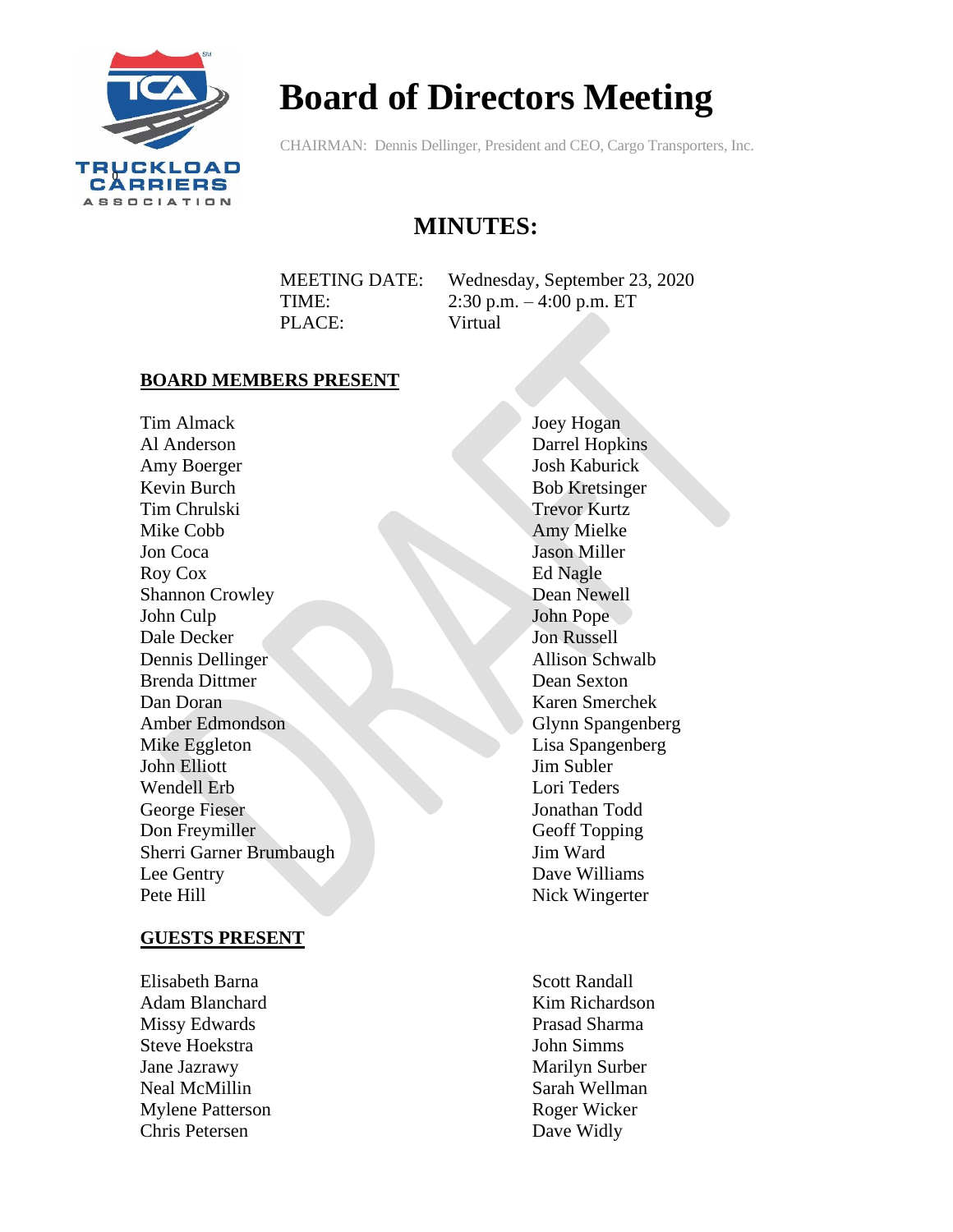# **TCA STAFF PRESENT**

Kristen Bouchard Shepard Dunn Zander Gambill Kim Grimmick Ray Haight Marli Hall David Heller

Hunter Livesay John Lyboldt Catherine Robbins Kathryn Sanner Caitlin Smith Alice Turner Eddie Wayland

# **I. Call to Order & Chairman's Remarks**

TCA Chairman Dennis Dellinger called the meeting to order at approximately 2:30 p.m. ET and determined a quorum was present. Chairman Dellinger welcomed attendees to the 2020 Fall Business Meetings and gave a brief overview of the association's activities since the last Board of Directors meeting. A motion was made, seconded, and passed to conduct the meeting according to the antitrust guidelines. A motion was made, seconded, and passed to approve the minutes of the previous TCA Board of Director's meeting in Kissimmee, FL on March 1, 2020.

#### **II. Association Business**

Chairman Dellinger welcomed TCA General Counsel Eddie Wayland, who discussed the Annual Board Resolution. Wayland asked for a motion to accept the annual Board Resolution pertaining to signatory authorization within the association. The motion was made, seconded and was passed. Afterwards, a video from DriverFacts, sponsor of the 2020 TCA Fall Business Meetings, was shown to welcome attendees to the meeting.

# **III. Guest Speaker – Senator Roger Wicker**

Chairman Dellinger introduced the meeting's guest speaker, Senator Roger Wicker (R-MS). Wicker, the Chairman of the Senate Commerce Committee, informed the committee of Congress' efforts to pass legislation on government funding and surface transportation reauthorization and other trucking-related efforts. After Chairman Wicker's remarks, attendees were given the opportunity to ask questions.

#### **IV. Treasurers Report**

TCA Treasurer Dave Williams provided the financial update of the association, particularly noting the financial impacts from the coronavirus pandemic and the revised budgetary projections. Williams then presented the proposed 2020-2021 Budget. TCA President John Lyboldt discussed the budget, including the proposed dues increase of 11% which includes the 3% increase presented annually. He requested from the Board to accept the 2020-2021 budget as presented. A motion to approve the 2020-2021 budget was made, seconded, and passed by the Board. Lyboldt then presented the Scholarship Report, which included an update on the 2020 scholarship application process and the awardees for this school year.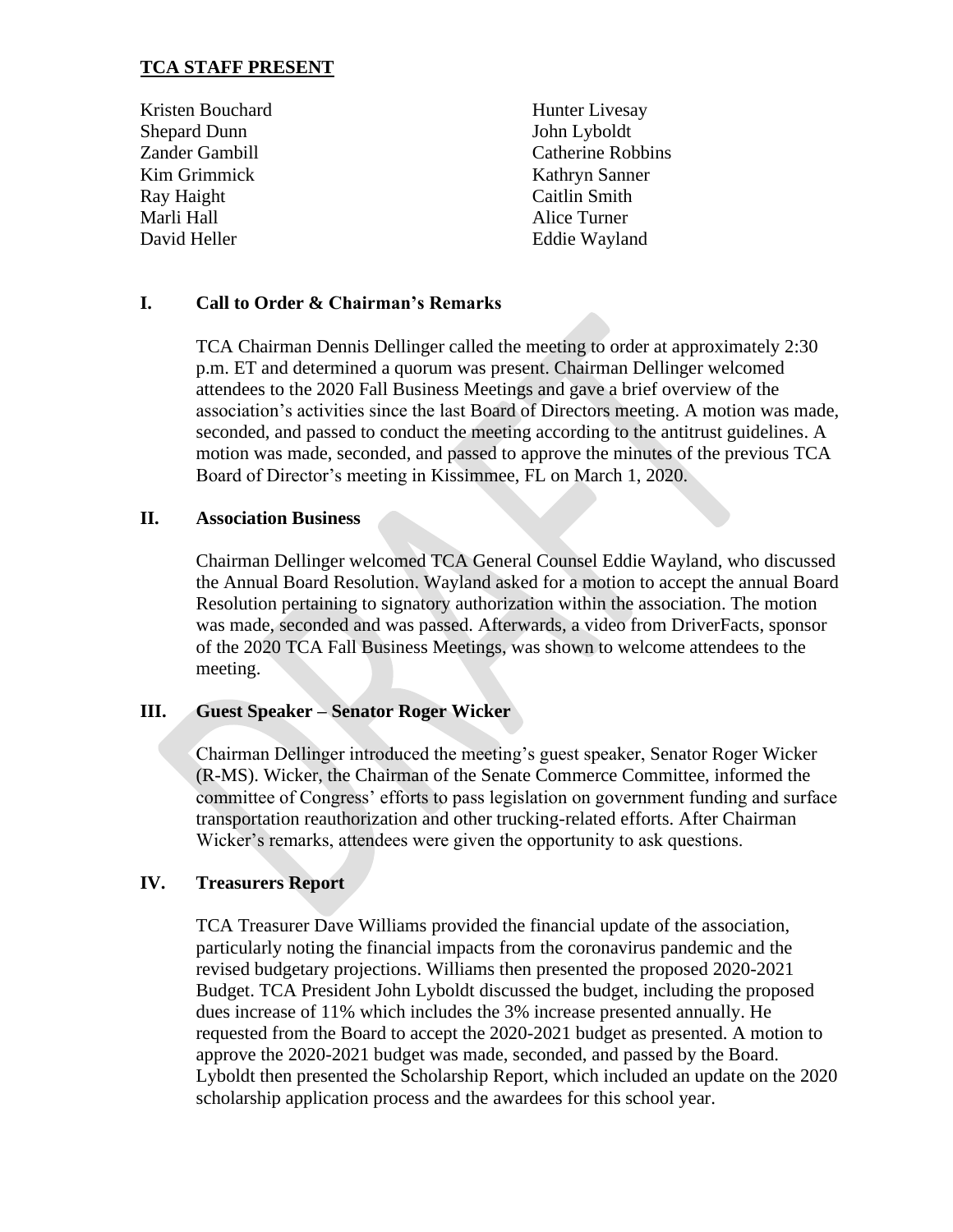# **V. Committee Reports**

■ Highway Policy Committee

Highway Policy Committee Chairman David Williams stated that the committee received a political update from TCA's outside lobbyists, Missy Edwards and Richard Sullivan. The committee received a legislative update and discussed the Eastern Transportation Coalition's mileage-based user fee pilot program to gather data on this issue. Additionally, the committee received an update on the new Low NOx standards from the California Air Resources Board and the TCA's Call on Washington efforts in light of the new coronavirus restrictions. There were no action items to report from this committee.

■ Recruitment & Retention Human Resources Committee

Geoff Topping, Co-Chairman of the Recruitment & Retention Human Resources Committee, informed the Board about the committee's takeaways from the 2020 Annual Convention and the status of TCA's webinars and certificate programs. He also noted the success for the 2020 Virtual Safety & Security Meeting and provided an update on the preparations for the 2021 Annual Convention. There were no action items to report from this committee.

■ Regulatory Policy Committee

Regulatory Policy Committee Chairman Dean Newell stated that committee received a presentation from Rich Clemente of the Federal Motor Carrier Safety Administration (FMCSA) about the Agency's rollout of the new hours-of-service regulations. The committee heard updates on other issues under consideration by FMCSA, the regulatory comments submitted by TCA since the last committee meeting, and the association's Call on Washington plans moving forward. There were no action items to report from this committee.

■ Communications & Image Committee

Communications & Image Committee Chairwoman Lori Teders informed board members about TCA's image initiatives. She highlighted TCA's efforts during National Truck Driver Appreciation Week and the Highway Angel program's success. She also noted that the number of nominations through Driver of the Year competition had increased this year. There were no action items to report from this committee.

■ Membership Committee

Membership Committee Chairman Tim Chrulski briefed the board on the membership of the association and the impact of the coronavirus. The Membership Committee will transition to holding short, monthly meetings moving forward. Goals include better developing the membership referral system and the relationship building system. Chrulski also noted the upcoming Virtual Bridging Border Barriers event and the membership survey which was recently distributed. There were no action items to report from this committee.

**VI. President's Report**